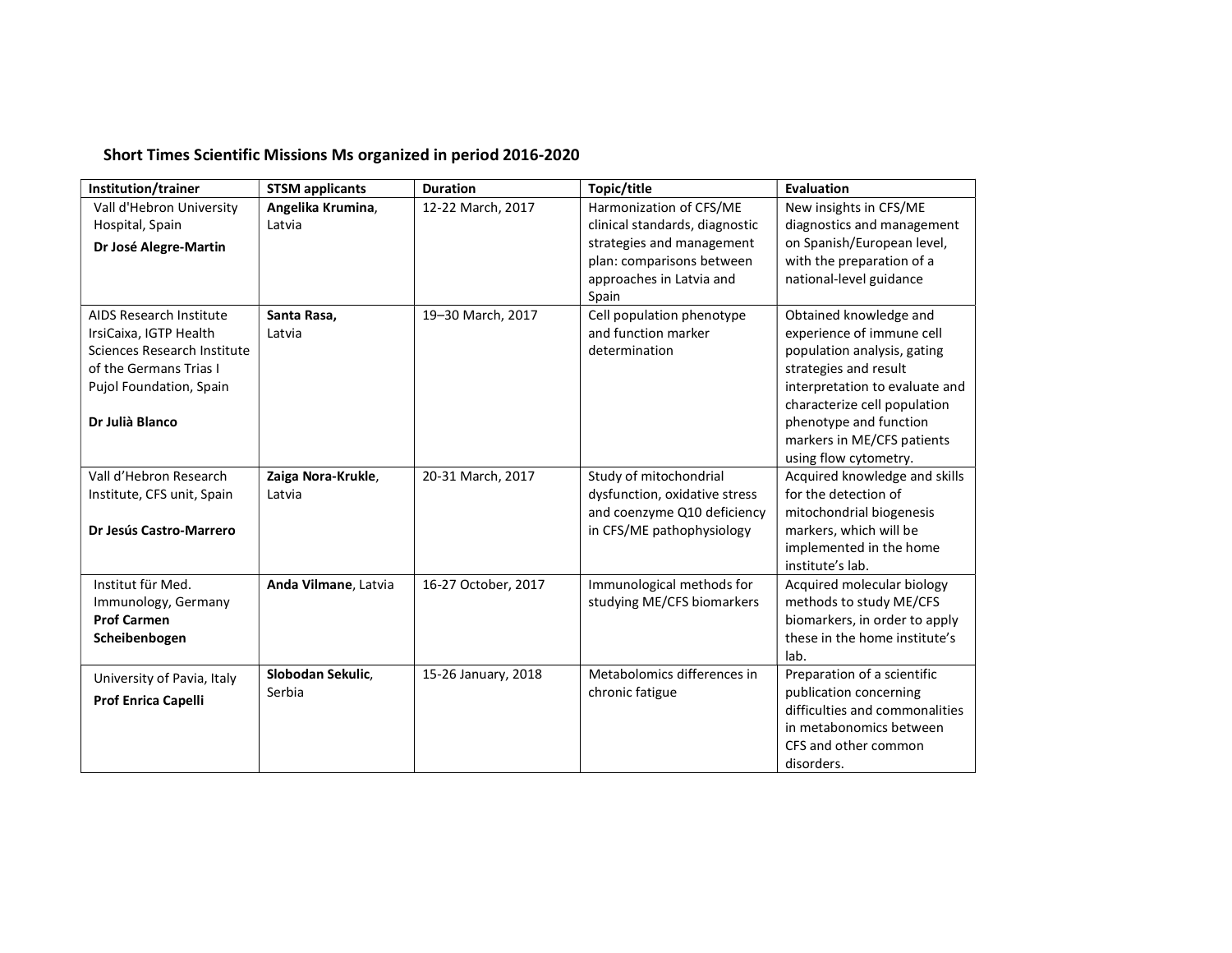| Vall d'Hebron University<br>Hospital, Spain<br>Dr José Alegre                                                 | Sashka Zhelyazkova,<br><b>Bulgaria</b> | 4-17 March, 2018      | The diagnosis of CFS/ME<br>patients in Bulgaria and study<br>of the potential role of some<br>viral infections as risk factors<br>in the development of the<br>syndrome                                                                       | Acquired new knowledge in<br>CFS/ME diagnostics and<br>treatment, which will be<br>applied in the home institute<br>in Bulgaria.                                                                                                                         |
|---------------------------------------------------------------------------------------------------------------|----------------------------------------|-----------------------|-----------------------------------------------------------------------------------------------------------------------------------------------------------------------------------------------------------------------------------------------|----------------------------------------------------------------------------------------------------------------------------------------------------------------------------------------------------------------------------------------------------------|
| Rīga Stradiņš University,<br>Latvia<br>Prof Modra Murovska                                                    | Sophie Steiner,<br>Germany             | 11-24 March, 2018     | Detecting HHV6 and 7 with<br>different PCR methods for<br>biomarker research in CFS/ME                                                                                                                                                        | Acquired various molecular<br>biology methods of persistent<br>viral infection and its activity<br>phase detection, as well as<br>the determination of viral<br>load.                                                                                    |
| University of Pavia, Italy<br>Prof Enrica Capelli                                                             | Maksims Cistjakovs,<br>Latvia          | 12-25 March, 2018     | miRNA profiling in ME/CFS                                                                                                                                                                                                                     | Mastered protocols for<br>microbiota metagenomic<br>research and methods for the<br>study of various micro RNA<br>(miRNA) expression needful<br>for future research on ME/CFS<br>and other autoimmune<br>diseases.                                       |
| Oslo University Hospital,<br>Norway<br>Dr Elin B. Strand<br><b>Prof Anne Marit Mengshoel</b>                  | Sandra Gintere, Latvia                 | 18-26 April, 2018     | Clinical practice and research<br>about CFS/ME                                                                                                                                                                                                | Knowledge in ME/CFS<br>diagnostics supplemented and<br>new knowledge acquired,<br>which will be<br>applied in GP practice in<br>Latvia.                                                                                                                  |
| Department of General<br>Internal Medicine, Ghent<br>University Hospital,<br>Belgium<br><b>Dr Els Tobback</b> | <b>Stefania Diaconu</b><br>Romania     | 10-23 September, 2018 | <b>Information about Chronic</b><br>Fatigue Syndrome (CFS),<br>concerning clinical<br>assessment, diagnosis,<br>investigations and<br>management. Although<br>frequent complains among<br>the Romanian population,<br>fatigue and other sleep | Obtain information within the<br>EUROMENE network and also<br>develop a program - initially at<br>the Clinic where I work, and<br>then extending to more<br>national centres - in order to<br>better evaluate and take care<br>of the patients with CFS. |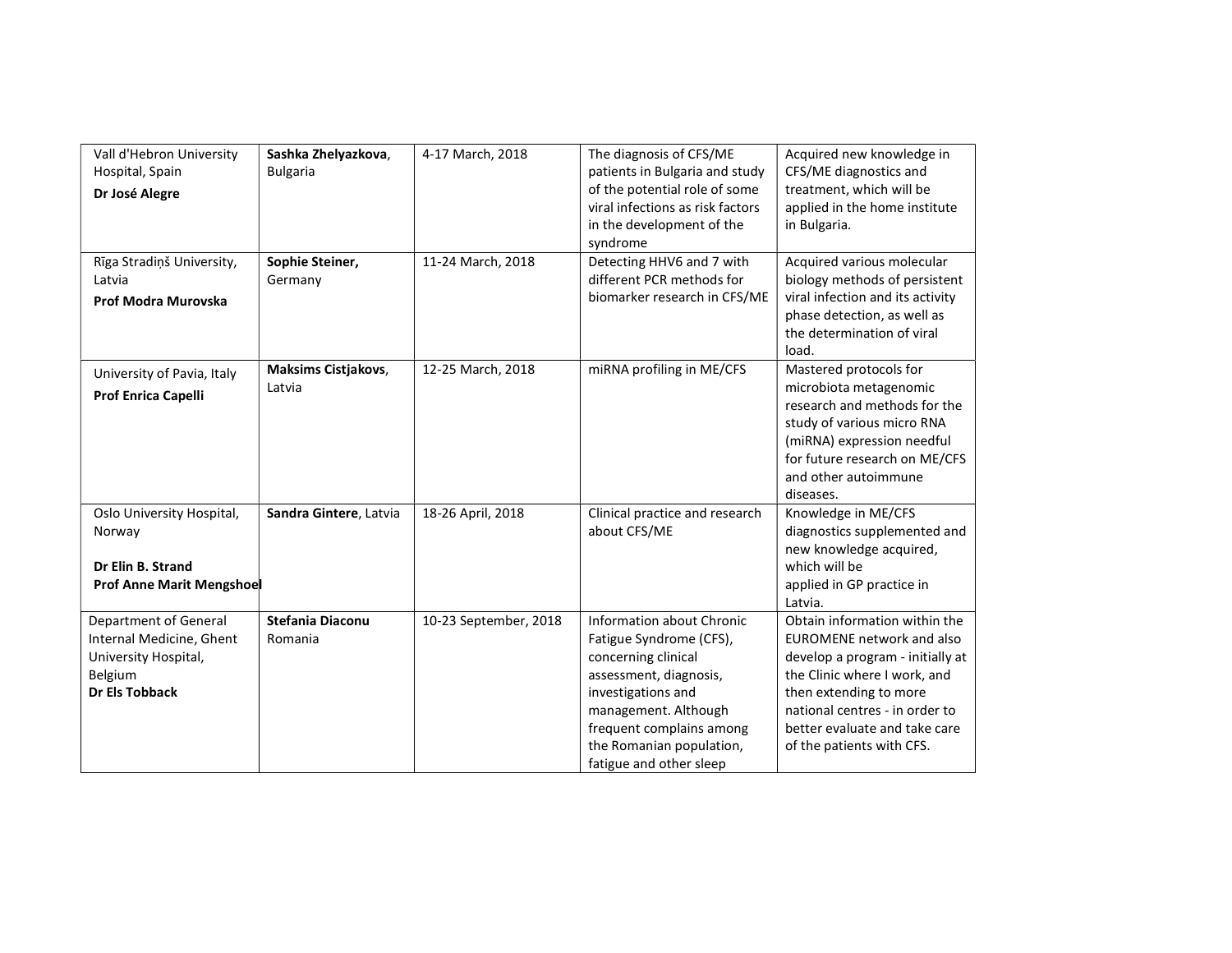|                                                                                                                   |                                     |                                    | disorders are understudied<br>and undertreated.                                                                                                                                                                                                                                                                                                                                                                                                                                                                                                                                                                                                                                                                                                                   |                                                                                                                                                                                                                                                                                                                                                                                                                             |
|-------------------------------------------------------------------------------------------------------------------|-------------------------------------|------------------------------------|-------------------------------------------------------------------------------------------------------------------------------------------------------------------------------------------------------------------------------------------------------------------------------------------------------------------------------------------------------------------------------------------------------------------------------------------------------------------------------------------------------------------------------------------------------------------------------------------------------------------------------------------------------------------------------------------------------------------------------------------------------------------|-----------------------------------------------------------------------------------------------------------------------------------------------------------------------------------------------------------------------------------------------------------------------------------------------------------------------------------------------------------------------------------------------------------------------------|
| London School of<br><b>Hygiene and Tropical</b><br>Medicine (LSHTM), UK<br>Dr Eliana Lacerda<br>Dr Nuno Sepulveda | <b>Tiago Domingues,</b><br>Portugal | 27 November $-8$<br>December, 2018 | Analysis of the serological<br>data from UK ME/CFS<br>biobank. In this<br>biobank, there are four main<br>groups of patients: (i) healthy<br>controls; (ii) patients with<br>multiple<br>sclerosis; (iii) ME/CFS<br>moderately-affected patients;<br>(iv) ME/CFS severely-affected<br>patients. I intend to perform<br>the following analyses:<br>1. Estimation of seropositivity<br>and seroconversion rates<br>associated with different viral<br>infections,<br>2. Serological stratification of<br>the patients in UK ME/CFS<br>biobank using<br>correspondence analysis<br>and latent class analyses,<br>3. Comparison of the<br>serological profiles between<br>different groups of patients,<br>4. Preparation of a publication<br>with the main findings. | Information about analysing<br>Data referred to the IgG<br>antibody levels against the<br>following viruses:<br>cytomegalovirus (CMV),<br>Epstein-Barr virus (EBNA and<br>VCA antigens); Human Herpes<br>Virus 6 (HHV), Herpes Simplex<br>Virus 1 (HSV1), Herpes<br>Simplex Virus 2 (HSV2) and<br>varicella-zoster virus (VZV)<br>with two or more latent<br>serological populations<br>(seropositive and<br>seronegative). |
| Immunology and Genetic<br>Analysis Laboratory,                                                                    | Anastasija Hodorogea<br>Romania     | 18-27 March, 2019                  | Immunological studies in<br>patients with Myalgic                                                                                                                                                                                                                                                                                                                                                                                                                                                                                                                                                                                                                                                                                                                 | Acquired knowledge and skills<br>for techniques in the study of                                                                                                                                                                                                                                                                                                                                                             |
| Department of Earth and                                                                                           |                                     |                                    | Encephalomyelitis/Chronic                                                                                                                                                                                                                                                                                                                                                                                                                                                                                                                                                                                                                                                                                                                                         | the human intestinal                                                                                                                                                                                                                                                                                                                                                                                                        |
| Environmental Science,                                                                                            |                                     |                                    | Fatigue Syndrome                                                                                                                                                                                                                                                                                                                                                                                                                                                                                                                                                                                                                                                                                                                                                  | microbiota for the patients                                                                                                                                                                                                                                                                                                                                                                                                 |
| and Centre For Health                                                                                             |                                     |                                    |                                                                                                                                                                                                                                                                                                                                                                                                                                                                                                                                                                                                                                                                                                                                                                   | with ME/CFS.                                                                                                                                                                                                                                                                                                                                                                                                                |
| Technology, Pavia, Italy                                                                                          |                                     |                                    |                                                                                                                                                                                                                                                                                                                                                                                                                                                                                                                                                                                                                                                                                                                                                                   |                                                                                                                                                                                                                                                                                                                                                                                                                             |
| Prof Enrica Capelli                                                                                               |                                     |                                    |                                                                                                                                                                                                                                                                                                                                                                                                                                                                                                                                                                                                                                                                                                                                                                   |                                                                                                                                                                                                                                                                                                                                                                                                                             |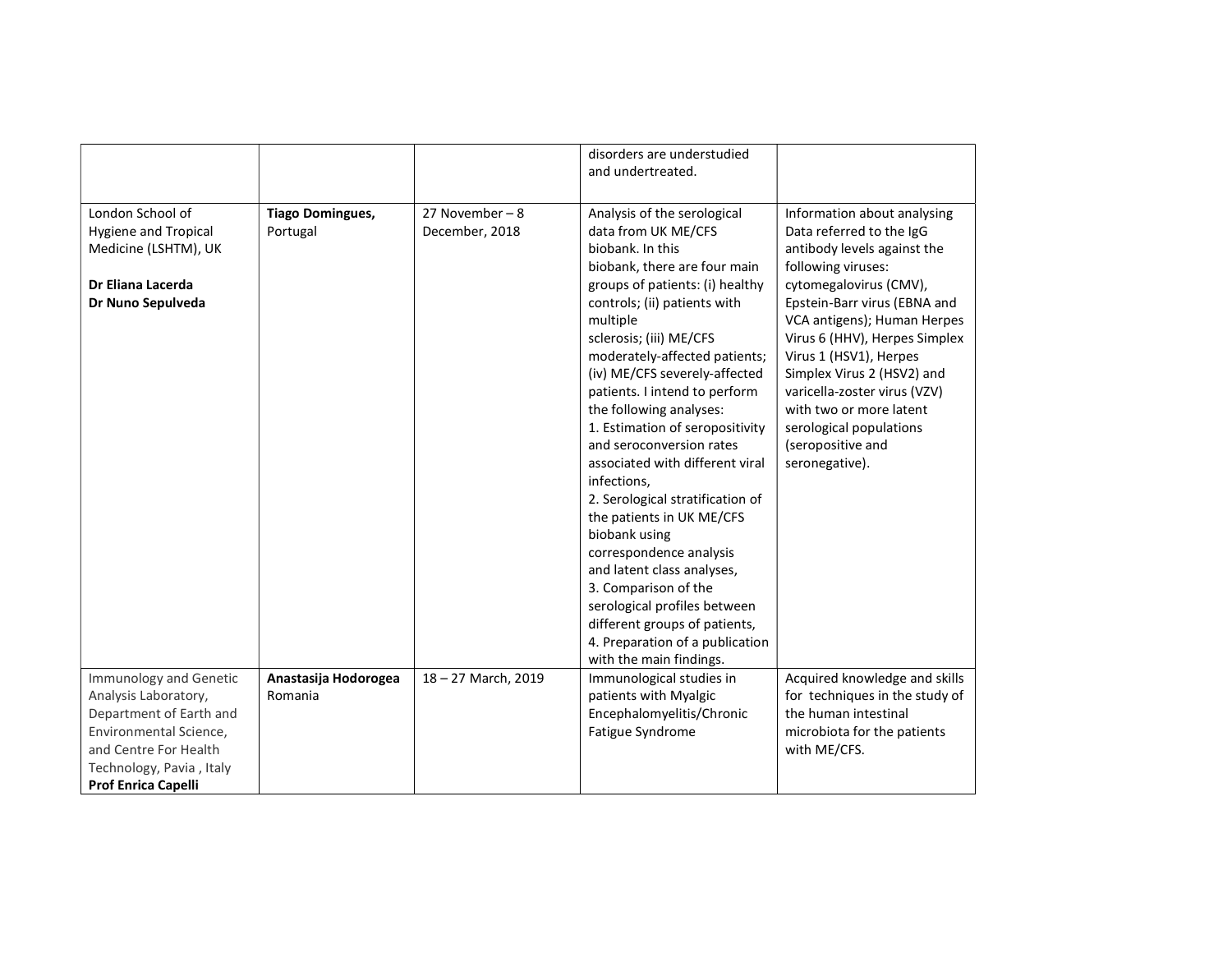| Department of Bioscience<br>and Nutrition, Karolinska<br>Institutet, Sweden<br><b>Prof Pontus Henriksson</b>                                                | Fernando Estévez-<br>López<br>Netherland | 18-30 March, 2019              | The main aim of his stay has<br>been to establish an<br>international collaboration<br>and to discuss<br>the potential development of<br>a Smartphone app for<br>identifying subgroups of<br>people with<br>ME/CFS according to their<br>daily fluctuations on<br>symptoms | Introduction with Smartphone<br>app for identifying subgroups<br>of people with ME/CFS<br>according to their daily<br>fluctuations on symptoms.                                                         |
|-------------------------------------------------------------------------------------------------------------------------------------------------------------|------------------------------------------|--------------------------------|----------------------------------------------------------------------------------------------------------------------------------------------------------------------------------------------------------------------------------------------------------------------------|---------------------------------------------------------------------------------------------------------------------------------------------------------------------------------------------------------|
| Cure-ME Research Group,<br>Faculty of Infectious &<br>Tropical Diseases, LSHTM<br>United Kingdom<br>Dr Eliana Lacerda                                       | Sandra Maria Bauer<br>Germany            | 31 March-13 April, 2019        | <b>Building a professional</b><br>biobank for CFS/ME patient<br>samples.                                                                                                                                                                                                   | Understanding of biobanking<br>and thus data and sample<br>collection for ME/CFS patient.                                                                                                               |
| Department of Virology,<br>National centre of<br>Infectious and Parasitic<br>Diseases (NCIPD), Sofia,<br><b>Bulgaria</b><br>Prof Evelina Shikova-<br>Lekova | Natasa Hinic<br>Serbia                   | 12-19 August, 2019             | Practical approach in a<br>herpes-, papilloma and<br>polyoma diagnostic as<br>infection-associated<br>biomarkers of ME/CFS                                                                                                                                                 | Improving the knowledge of<br>herpes-, papilloma- and<br>polyoma viruses as infection-<br>associated biomarkers of<br>ME/CFS and skills in<br>diagnostic technique of<br>herpes- and papilloma viruses. |
| London School of Hygiene<br>and Tropical Medicine, UK<br>Dr Eliana Lacerda<br>Dr Nuno Sepulveda                                                             | <b>Francisco Westermeier</b><br>Austria  | 18 August-1 September,<br>2019 | Application of multivariate<br>statistical methods to identify<br>subgroups of ME/CFS patients                                                                                                                                                                             | Acquiring of experience in<br>statistical techniques that<br>could be applicable to the<br>stratification of ME/CFS<br>patients.                                                                        |